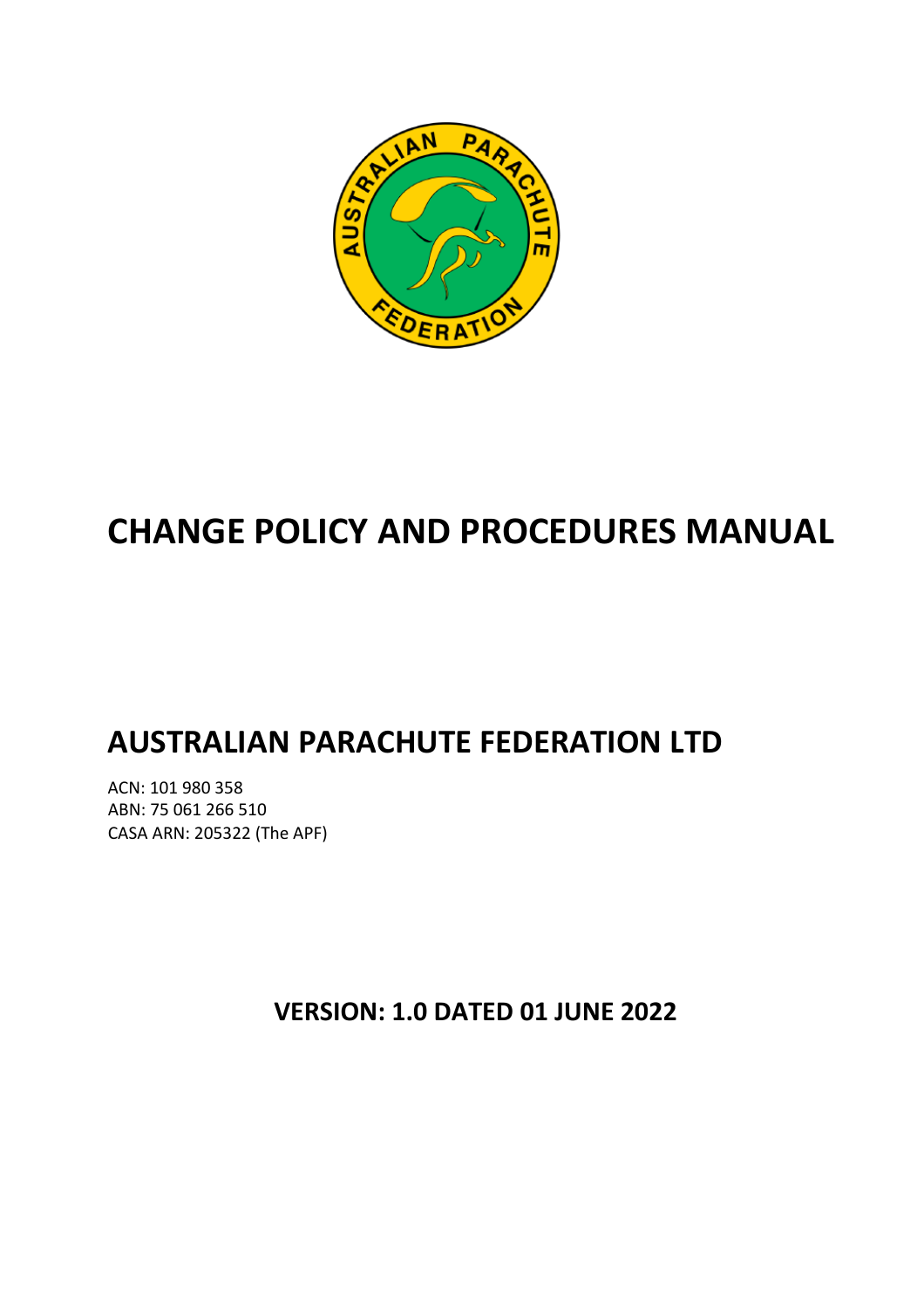#### **CHANGE POLICY AND PROCEDURES MANUAL**

# **CONTENTS**

# <span id="page-1-0"></span>1. INTRODUCTION

APF is a CASA approved self-administering aviation organisation (ASAO) that conducts operations under CASR Part 149 and Part 105. APF is also a not-for-profit company limited by guarantee (CLG) that operates under the Australian Securities and Investment Commission (ASIC) requirements of the Corporations Act.

APF has responsibilities to both CASA and ASIC in respect to managing change to its constituent documents.

This policy and procedures document deals with the change management requirements of CASA by an ASAO. Of necessity this policy also deals with changes to APF's role as a CLG. It also deals with changes to *relationships* APF has with other organisations as the foremost Sport Aviation Organisation responsible for administering sport parachuting in Australia.

Reference within this Change Policy and Procedures Manual (CPPM) to the Exposition refers to all documents approved by CASA under regulation 149.080 that relate to the APF's functions under Part 149. A reference to the APF's *Exposition Reference Document* is a reference to the APF Exposition that does not include the suite of documents listed in Appendix A. APF is mindful of AC1-02 *Guide to the development of expositions and operations manuals* section 3.13 when making this reference. The APF Exposition exists partly to demonstrate that APF has both the resources and processes in place to deal with legislative requirements. It also exists to show how APF manages the safety of its operations. Legislative requirements can and do change, and thus APF must have processes in place to respond to the inevitable changes. The exposition also serves as a guide to where more detail may be found when needed.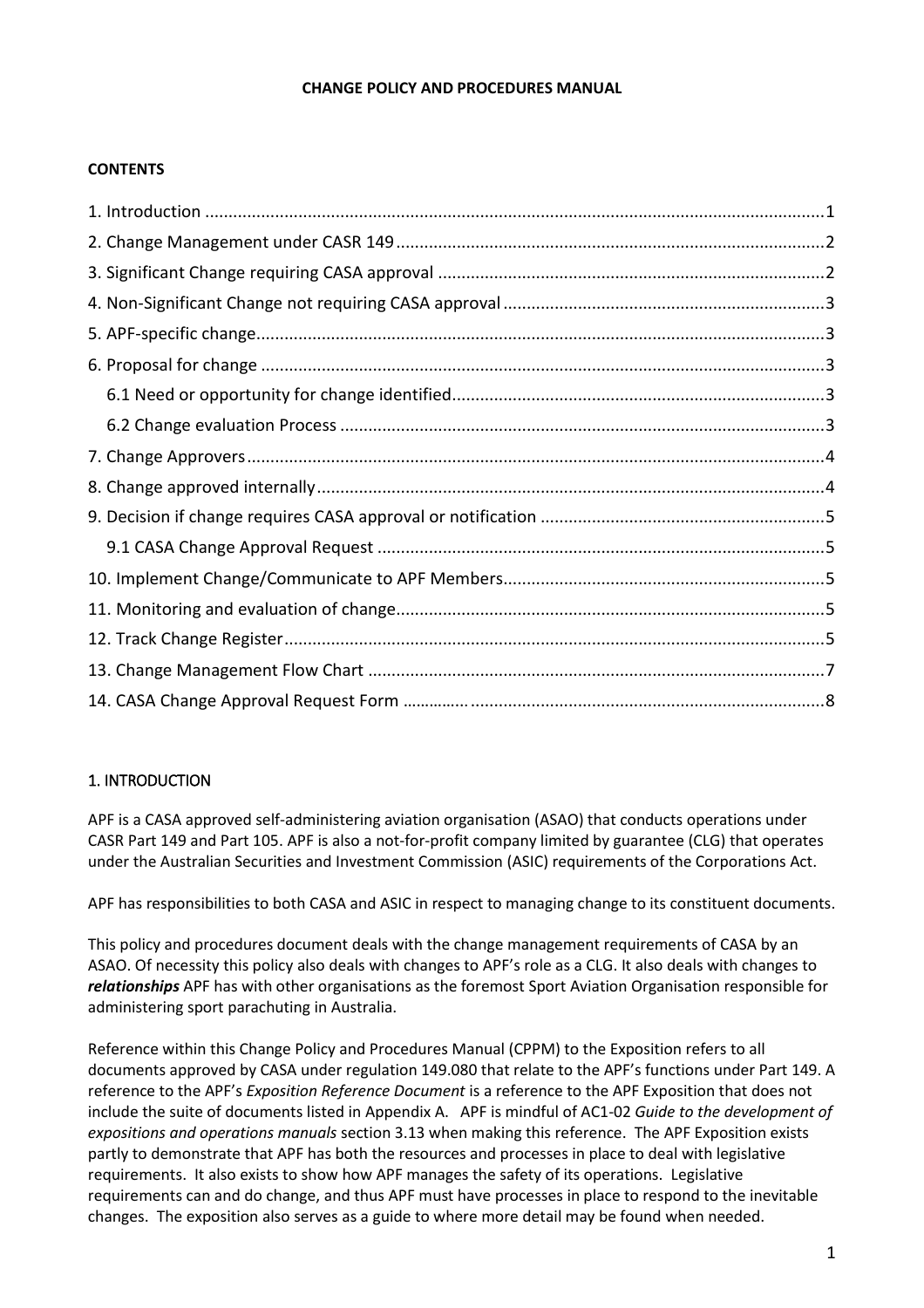#### <span id="page-2-0"></span>2. CHANGE MANAGEMENT UNDER CASR 149

Under 149.340(i) of CASR, CASA requires an ASAO to implement a management of change process that clearly identifies changes which require CASA approval and those changes which can be made without CASA approval (notification only).

A change to the aviation administration functions of the APF as listed on the APF Part 149 Certificate will require an application to be made under 149.070 of CASR.

CASA Advisory Circular AC 149-01 Appendix C and AC 119-07 and AC 138-03 Management of Change for Aviation Organisations have collectively been used to develop this CPPM.

Changes which require express CASA approval before the change is made are designated as a "*significant change"*. Changes that may be made without seeking CASA approval are designated a "*non-significant change".* Changes made to documents that do not form part of the APF Exposition are designated an "**APF***-specific change"*.

This policy includes a **Change Management Flow Chart** to show the process steps and decision points for management of change. The decision-point on when CASA involvement is required/not required will be made after the **Change Evaluation Process** is completed. The flow chart and processes allow for the management of unintended consequences, in that there is a feedback path from "monitor and evaluate" so that the learnings from the change process are used as part of a continuous improvement exercise. APF recognises AC149-01 v1 Section C.2.2 as a reference for developing this flow chart.

Changes that require formal CASA Approval under CASR 149.120(1) will be submitted on a **CASA Change Approval Request Form** and be numbered for tracking purposes.

#### <span id="page-2-1"></span>3. SIGNIFICANT CHANGE REQUIRING CASA APPROVAL

A significant change is defined as being:

- a) A change to an approved system or process that has the potential for an adverse impact on safety, or
- b) Changes to:
	- Key Personnel and Appointed Persons (Exposition 1.3.2)
	- Operational Regulations (identified in Exposition Appendix A)
	- Regulatory Schedules (identified in Exposition Appendix A)
	- Jump Pilot Manual (parts identified in Exposition Appendix A)
	- Misconduct Policy and Procedures Manual
	- Change Policy and Procedures Manual
	- Change to CASA approval status of all documents in Appendix A
	- The approved aviation administration and enforcement rules
	- The approved audit and surveillance system
	- The Exposition reference document
	- The processes or procedures associated with the review of ASAO decisions
	- The process or procedures (other than internal administrative matters) that affects or is related to, CASA's responsibility to perform its safety regulation functions listed in Section 9(1) of the Civil Aviation Act 1988
	- The maximum period that the position of Safety Manager and other Key Personnel position in the organisation may be occupied by the same person simultaneously in an unforeseen circumstance
	- The time for reporting to CASA under subregulation 149.425(2) of CASR
	- The period each vacancy in the key personnel of the organisation must be:
		- o Notified to CASA
		- o Filled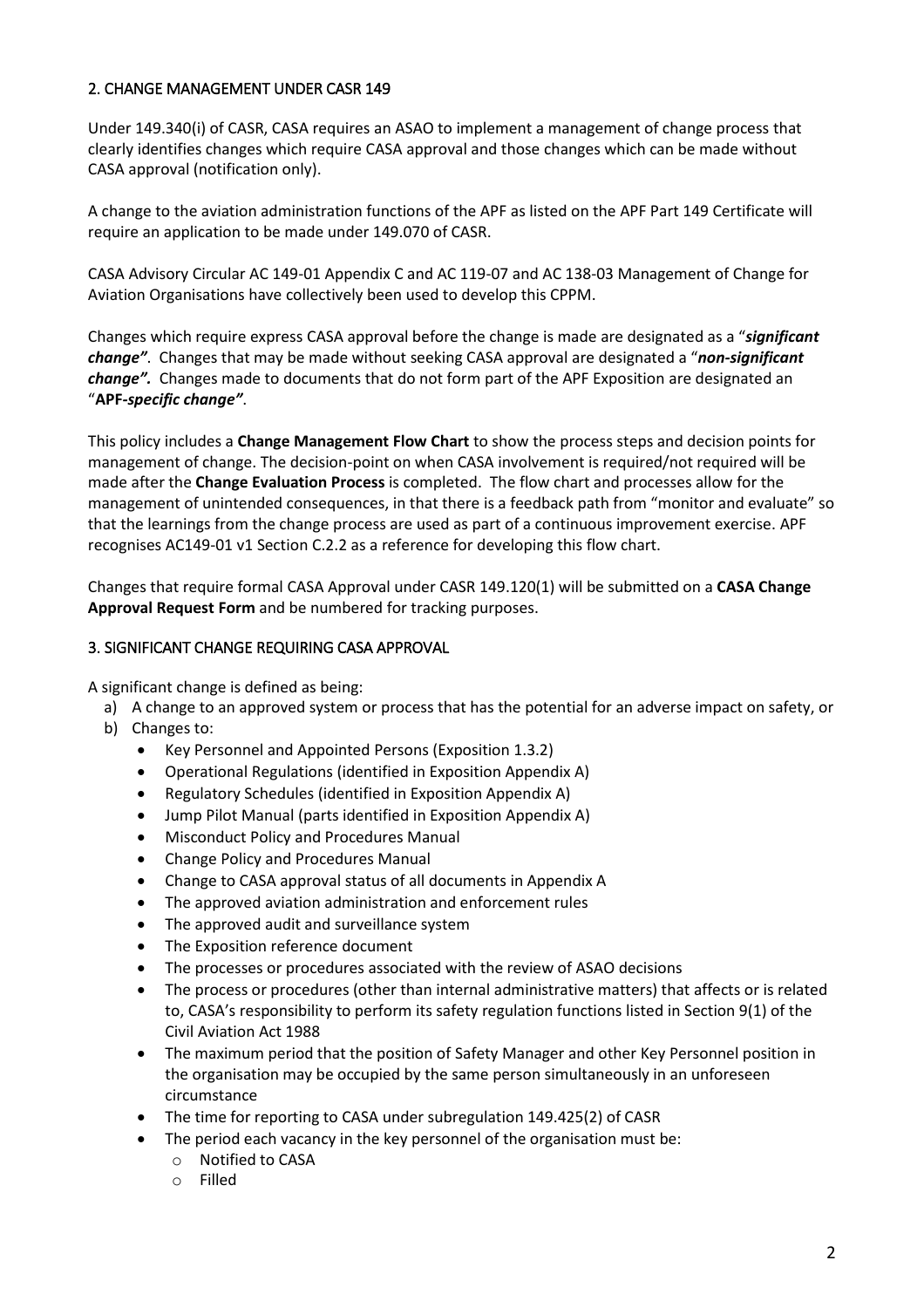#### <span id="page-3-0"></span>4. NON-SIGNIFICANT CHANGE NOT REQUIRING CASA APPROVAL

A *non-significant* change is a change to documents (or parts of documents) listed in Appendix A of the Exposition Reference Document that are identified as not requiring the approval of CASA.

Non-significant change includes grammatical corrections, adding/removing references, changes to formatting, etc, that have no significant impact on the purpose and intent of the text in the Exposition.

In accordance with 149.340(i) CASA will be notified of a non-significant change to the APF Exposition at least 7 days before the change will take effect. This will be at the same time and in the same way APF Members are notified of the change. (Exposition Distribution List refers to this).

# <span id="page-3-1"></span>5. APF-SPECIFIC CHANGE

*APF-specific changes* are changes that do not result in a modification to the APF Exposition and will be managed in accordance with the requirements of the relevant Federal Government and or State/Territory legislation and/or with other organisations with whom APF has a relationship such as Airservices Australia, ASAC, ISC, PIA, ATSB, etc. Notification to CASA of an APF-specific change is not required.

# <span id="page-3-2"></span>6. PROPOSAL FOR CHANGE

A proposal for change may be initiated for any number of reasons by a person or persons and includes the following:

- recommendation from annual and/or regional conference or symposium
- an Operational or Board Committee
- Special Resolution to change the APF Constitution
- following analysis of incident and accident reports
- Review Officer resulting from misconduct proceedings hearing, etc
- introducing a new training method or sport discipline
- findings and/or recommendations from a Coroner's Court, and/or
- a request from CASA.

# <span id="page-3-3"></span>6.1 NEED OR OPPORTUNITY FOR CHANGE IDENTIFIED

Once the need or opportunity for change has been identified it will be referred, as appropriate, to the APF Board, the CEO, the STM or relevant National Manager/Officer to determine if the change has merit and if the **Change Evaluation Process** should be undertaken.

# <span id="page-3-4"></span>6.2 CHANGE EVALUATION PROCESS

If the decision is made to undertake the *change evaluation process*, a person or committee will be appointed by the Board, CEO, the STM or a National Manager/Officer to undertake and document the process within the SMS which will, as applicable, take account of the following:

- the Change Proposer's reasons
- who will be/should be the Change Approver?
- identify stakeholders impacted by the proposed change
- consult with APF Members using on-line APF Discussion & Feedback link
- establish staffing and resource requirements
- identify systems and processes requiring change
- estimated budget to implement/manage change
- determine timeframe for implementation
- communication requirements if/when the change is made
- training requirements for participants, staff, third parties
- identify all documents requiring change
- compliance considerations CASA, WHS, Governance, Financial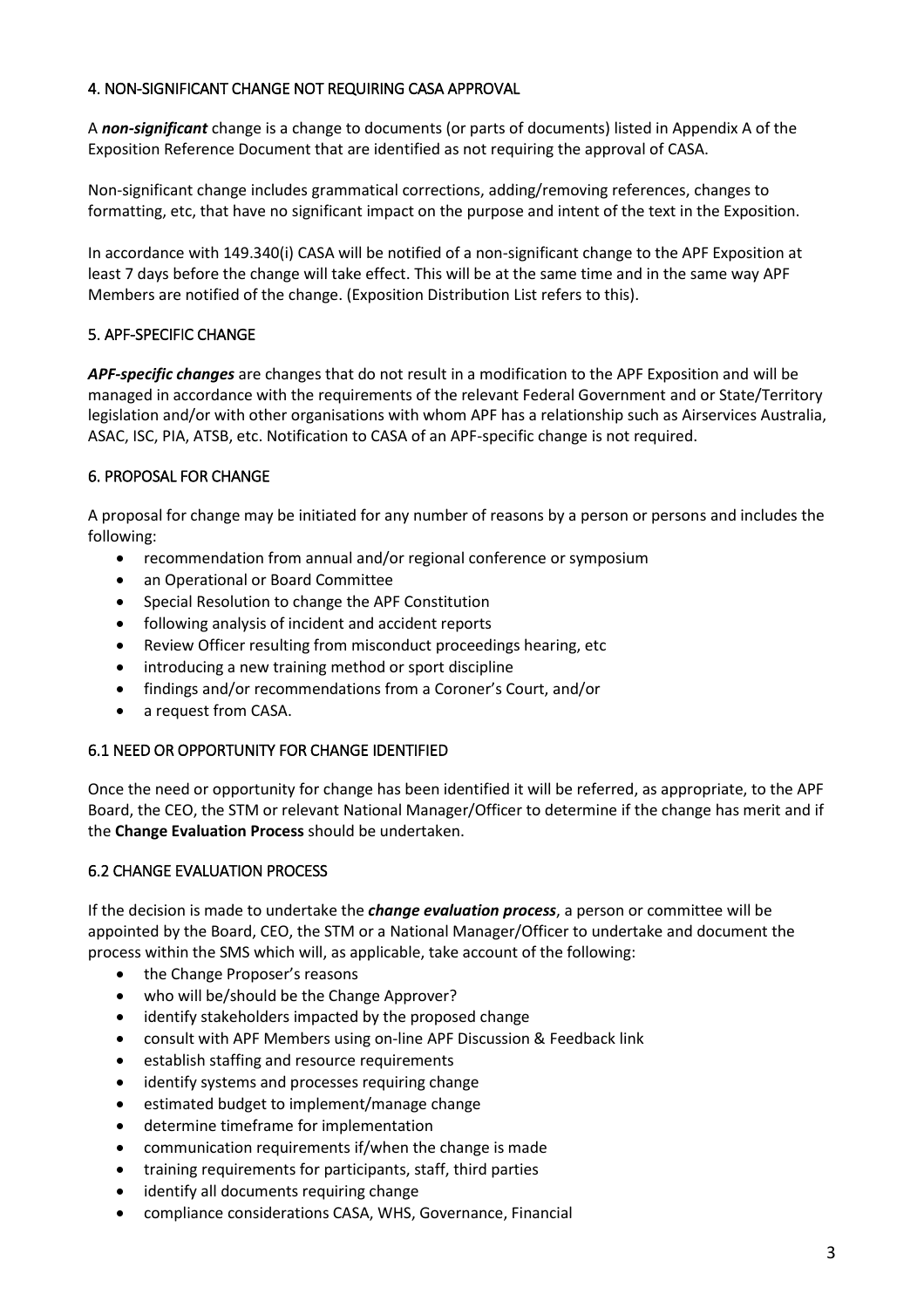- Conduct a risk assessment to determine if a change will have an adverse effect on the safety of air navigation
- How does the change align with APF Strategic Plan Goals?
- is the change considered significant, non-significant or APF-specific?
- recommendation to proceed/not to procced.

Note that the flow chart in Section 13 contains a feedback loop to ensure that the learnings from the change progress are not lost.

#### <span id="page-4-0"></span>7. CHANGE APPROVERS

The *Change Approver* will depend on the nature and scope of the change and document/s being considered for change. Designated Change Approvers are:

- APF Board (APF-specific changes)
- APF Chief Executive Officer (CEO)/Accountable Manager (significant changes/APF-specific changes)
- Technical and Safety Committee (TSC) (Non-significant changes)
- Safety and Training Manager (STM) (Referrer Non-significant changes Safety/Training)
- National Rigging Officer (NRO) (Referrer Non-significant changes Rigging)
- National Aviation Officer (NAO) (Referrer Non-significant changes Aircraft Operations)

*APF-specific changes* are approved, as appropriate, by the APF Board, Members at a General Meeting, the CEO, the applicable APF Manager or National Officer, as specified in the relevant document which gives the person *authority* to approve the change for and on behalf of the APF. The following require Member and/or APF Board and/or CEO approval:

- APF Constitution (Member approval)
- Election and Voting Regulations (Board approval)
- Board Charter (Board approval)
- Board and Operational Committee Charters (Board approval)
- Area Council Charter (Board approval)
- Misconduct Policy and Procedures Manual (Board approval)
- National Office Procedures Manual (CEO approval)
- Change Policy and Procedures Manual (CEO approval)
- Member Protection Policy (CEO approval)
- Privacy Policy (CEO approval)
- Drug and Alcohol Policy (CEO approval)

#### <span id="page-4-1"></span>8. CHANGE APPROVED INTERNALLY

If the CEO and/or Board Chair determines the change requires APF Board approval the recommendation for change (and substantiating data) will be placed on the agenda for the next scheduled Board meeting or dealt with by an electronic vote.

If the change is Board-approved, it is the responsibility of the CEO to implement the change or delegate responsibility to the STM or the officer/manager responsible for that function.

A change to the APF Constitution requires the approval of Members as a Special Resolution at a General Meeting and is an APF-specific change. ASIC is then notified as required by the Corporations Act. Note: If the change to the APF Constitution has a direct effect on the Part 149 Functions APF performs for CASA, it will be classified as significant if it requires a change to the APF Exposition.

A change which requires the approval of the STM and/or TSC, once approved, will be actioned by APF Technical Officers, as necessary, to draft changes to all affected documentation.

Changes that are to correct grammar, change format, add/remove references, etc, and do not change purpose or intent may be made internally with the authorisation of the CEO. The changed document is to be dated and replace that listed on the APF webpage.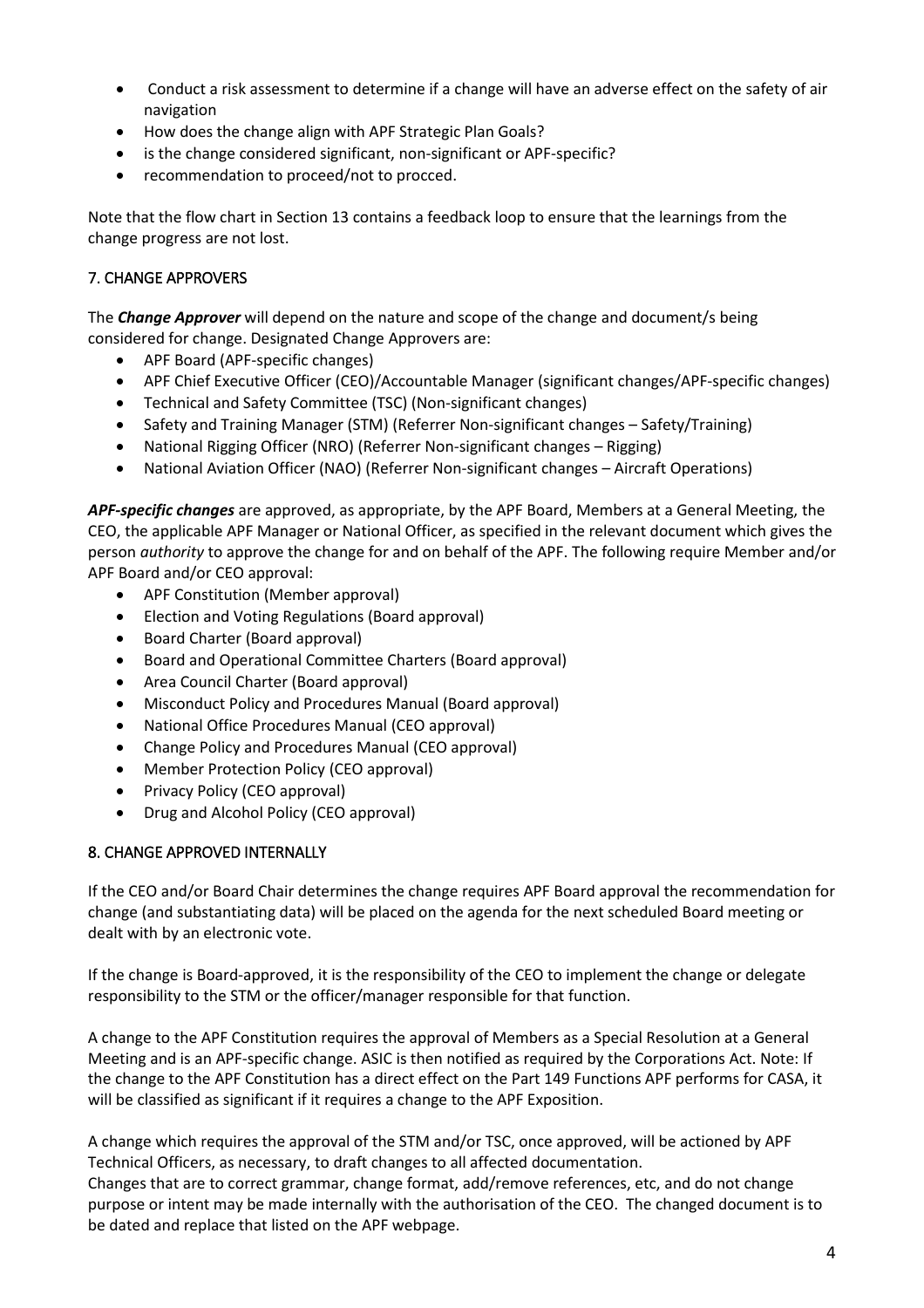APF Members will be advised of the intended change and the date the change is proposed to take effect using the APF eNews Broadcast facility and Members will be invited to provide feedback. Member feedback will be assessed and actioned, as necessary, before the change is scheduled for adoption.

#### <span id="page-5-0"></span>9. DECISION IF CHANGE REQUIRES CASA APPROVAL OR NOTIFICATION

If, after undertaking a *change evaluation process*, the CEO/Accountable Manager, the STM and the Safety Manager shall collectively make a final determination as to if the change is:

- *significant*, or
- *non-significant,* or a
- *APF-specific change*

# <span id="page-5-1"></span>9.1 CASA CHANGE APPROVAL REQUEST

If the change is deemed *significant* a *CASA Change Approval Request Form* (sample appended to this policy) will be prepared and lodged with CASA and include the following:

- Name of the Change Approver and contact details
- Purpose of and overview of proposed change/(s)
- The benefits, improvement to safety (reasons)
- Changes to APF Exposition and Appendix A documents requiring express CASA approval
- List of supporting documents:
	- o Risk assessment
	- o Marked-up Exposition with changes
	- o Key documents with marked-up changes

#### <span id="page-5-2"></span>10. IMPLEMENT CHANGE/COMMUNICATE TO APF MEMBERS

APF has a policy of implementing changes to Operational Regulations and Regulatory Schedules, and others that are referenced within these, effective 1 April each year. Members will be advised through eNews Broadcast of changes with links to the document(s) on the APF website.

The definitive version of each document is that on the APF website.

Documents which are for information purposes will be changed as required and affected Members advised of changes though various forms of notification including group email, eNews Broadcast, Australian Skydiving Magazine and, the Instructors News Sheet.

#### <span id="page-5-3"></span>11. MONITORING AND EVALUATION OF CHANGE

APF will use its various sources including incident and accident reports, DZ audits, CASA audits, etc, to monitor the effectiveness of change implemented and to identify any unintended consequences that emerge afterwards including: feedback from Members, APF Officers, managers, and staff.

If the monitoring and evaluation feedback loop identifies deficiencies, unintended consequences, compromises to safety, etc, these will be referred to the relevant *Change Approver* for assessment and follow up action.

If the feedback indicates the matter should be referred to someone other than the original Change Approver, for whatever reason, the CEO will decide which of the Change Approvers listed in section seven should deal with the matter.

# <span id="page-5-4"></span>12. TRACK CHANGE REGISTER

The APF Exposition *Version Control – Revision History* will be used to track changes to the APF Exposition which are incorporated from time to time through Exposition Version Control Numbering.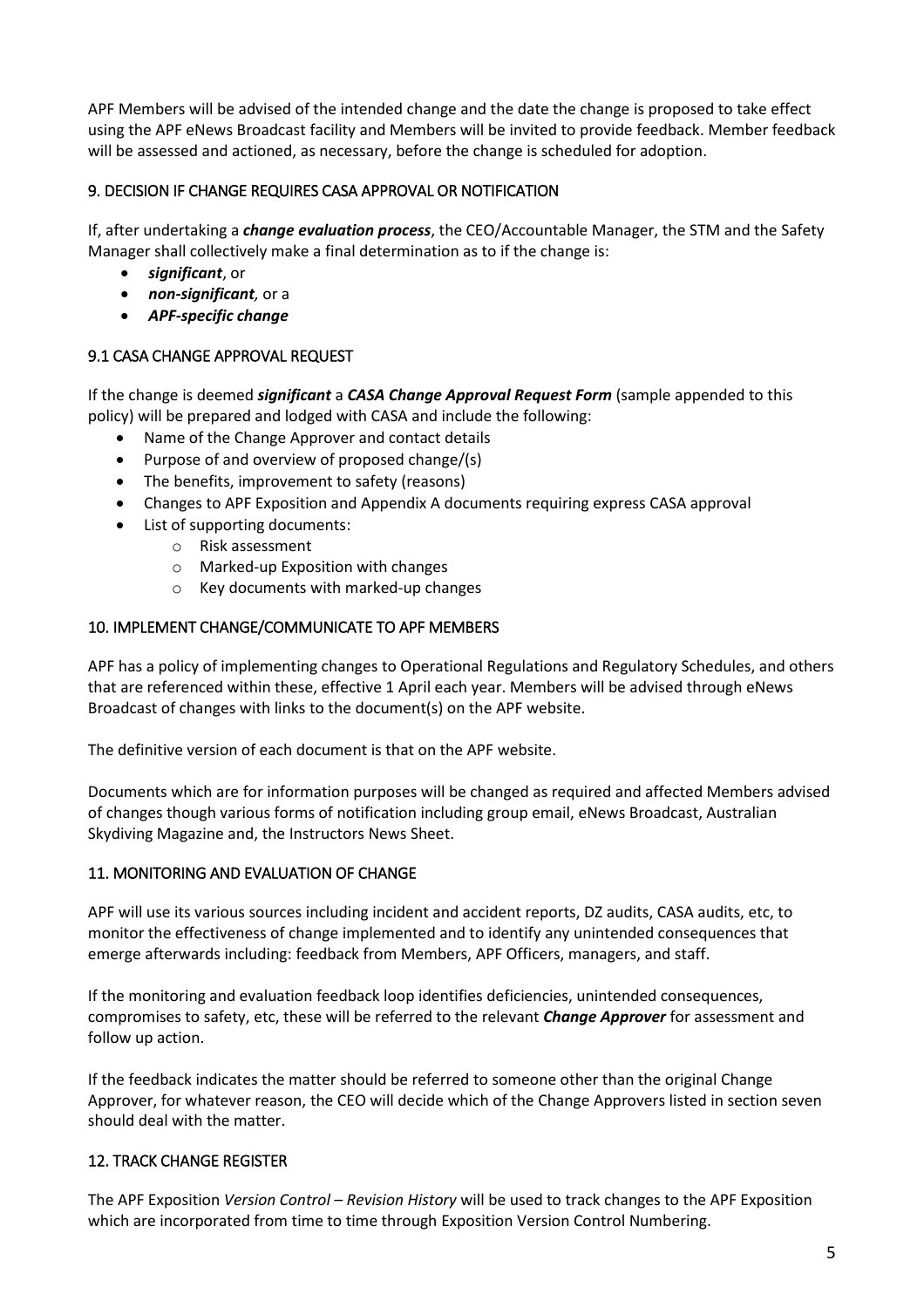A significant, non-significant and APF-specific change will precipitate a change to the Exposition Version numbering such that:

- When a significant change receives CASA approval the Version Number will take on the next "V" number so that, for example, V2. will become V3 followed by the date it comes into effect.
- When a non-significant or APF-specific change is approved the Version Number will change so that, for example, V2.1 will become V2.2 followed by the date it comes into effect.

*Note: For example, an Exposition version with five CASA approved changes incorporated and, subsequently has three APF internally approved changes incorporated, would become V5.3*

The *Change Evaluation Process* and *Internal Approval* records will be retained on file as a record of the basis for making changes to the APF Exposition.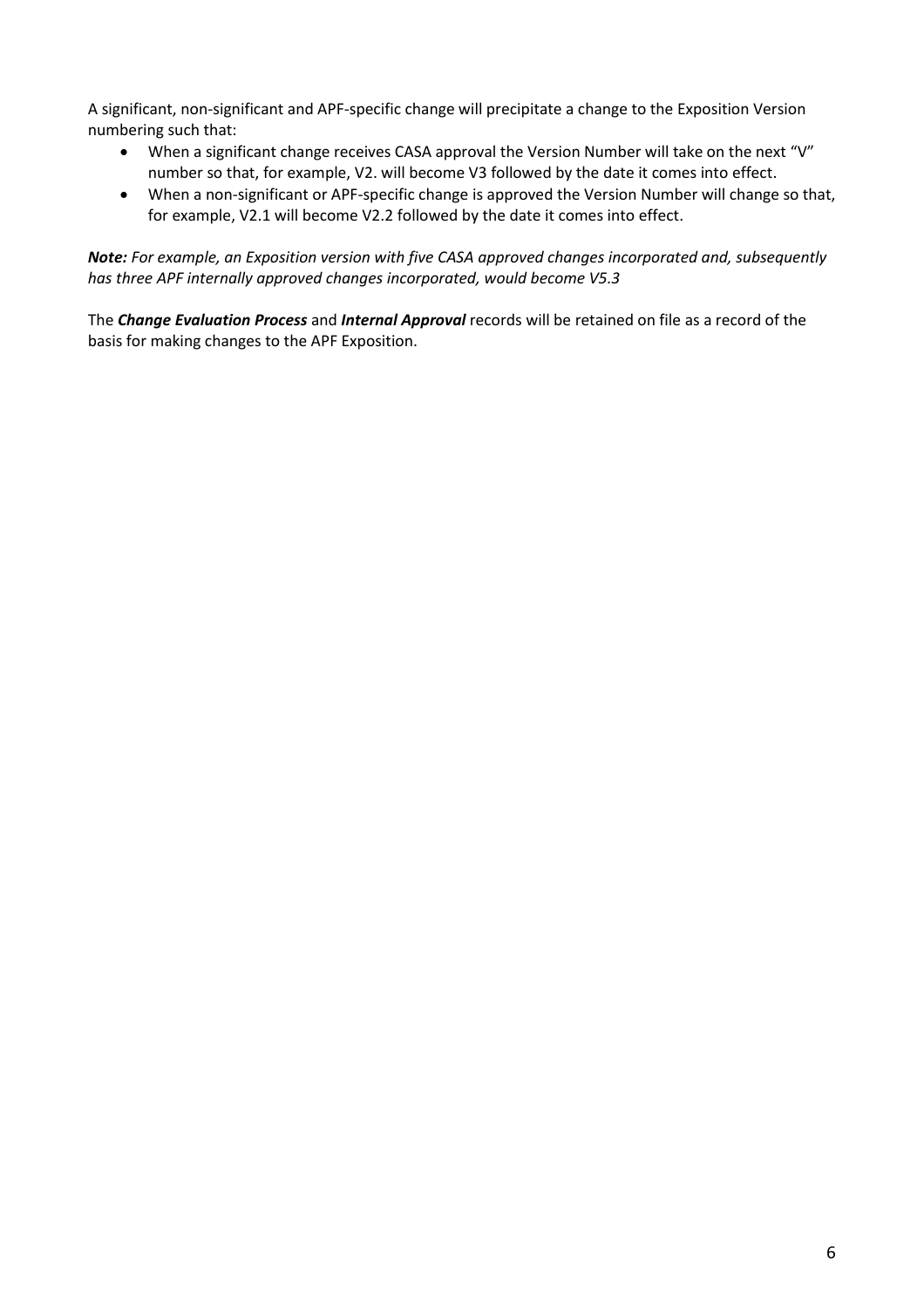#### <span id="page-7-0"></span>13. CHANGE MANAGEMENT FLOW CHART



7